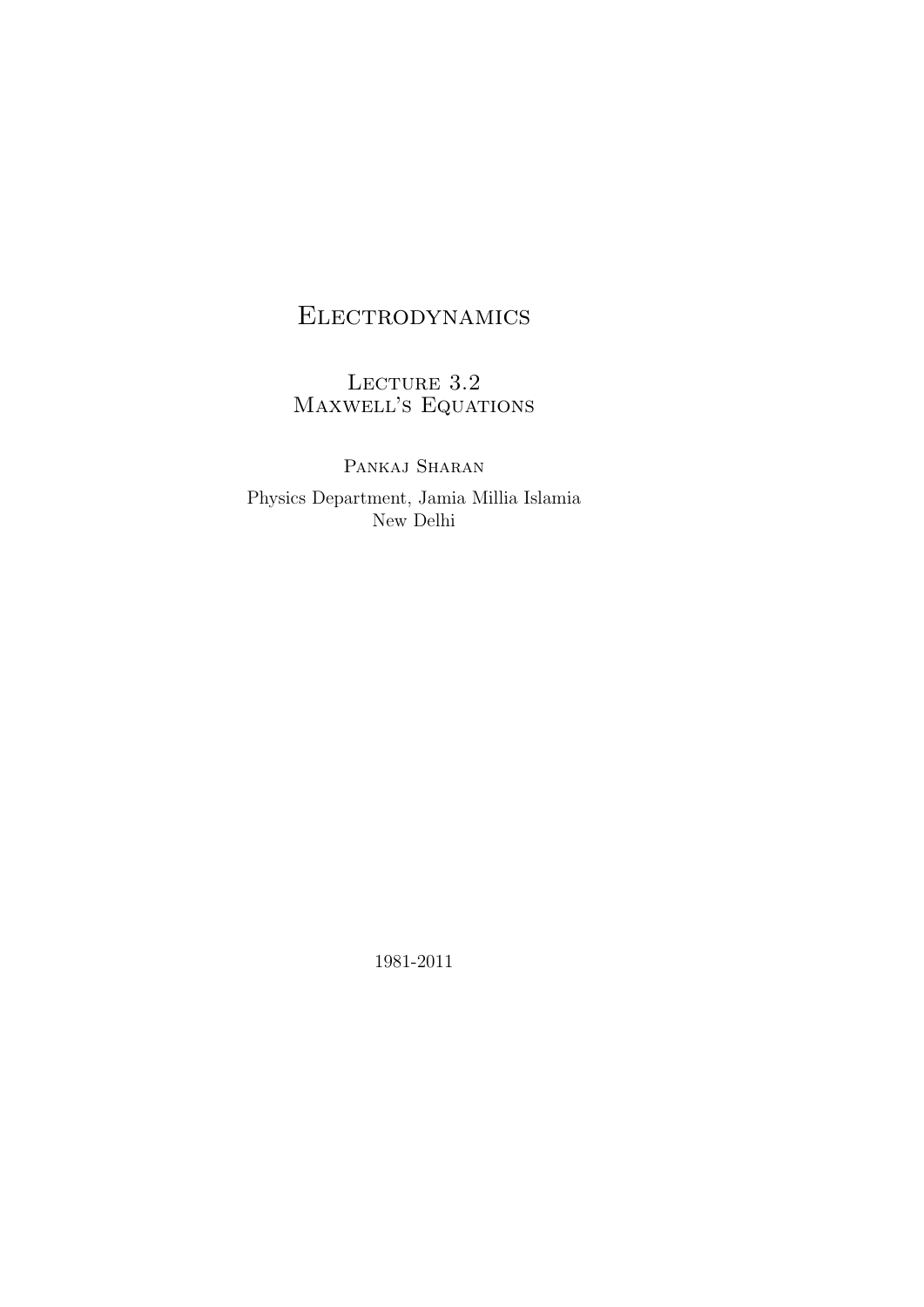## Lecture 3.2 : Maxwell's Equations

Was it a God who wrote these lines  $\ldots$ ?

Ludwig Boltzmann (Vorlesungen uber Maxwells Theorie der Electrizitat und des Lichtes,Vol II, Munchen, 1893)

## § 1

#### The Basic Fields E and B

Electric and magnetic fields are two facets of the same field called electromagnetic field (em-field for short). The em-field is created by charge and current densities  $(\rho \text{ and } j \text{ respectively})$ tively). They are governed by Maxwell's equations :

$$
\nabla \cdot \mathbf{E} = \frac{\rho}{\epsilon_0}, \qquad \text{(Gauss' Law)} \tag{1}
$$

$$
\nabla \cdot \mathbf{B} = 0, \tag{2}
$$

$$
\nabla \times \mathbf{E} = -\frac{\partial \mathbf{B}}{\partial t}, \qquad \text{(Faraday's Law)} \tag{3}
$$

$$
c^2 \nabla \times \mathbf{B} = \frac{\mathbf{j}}{\epsilon_0} + \frac{\partial \mathbf{E}}{\partial t}.
$$
 (4)

These equations are supposed to determine E and B which are six quantities dependent on spacetime. These are eight equations (two scalar and two vector equations). Are these over-determined?

#### § 2

#### Conservation of charge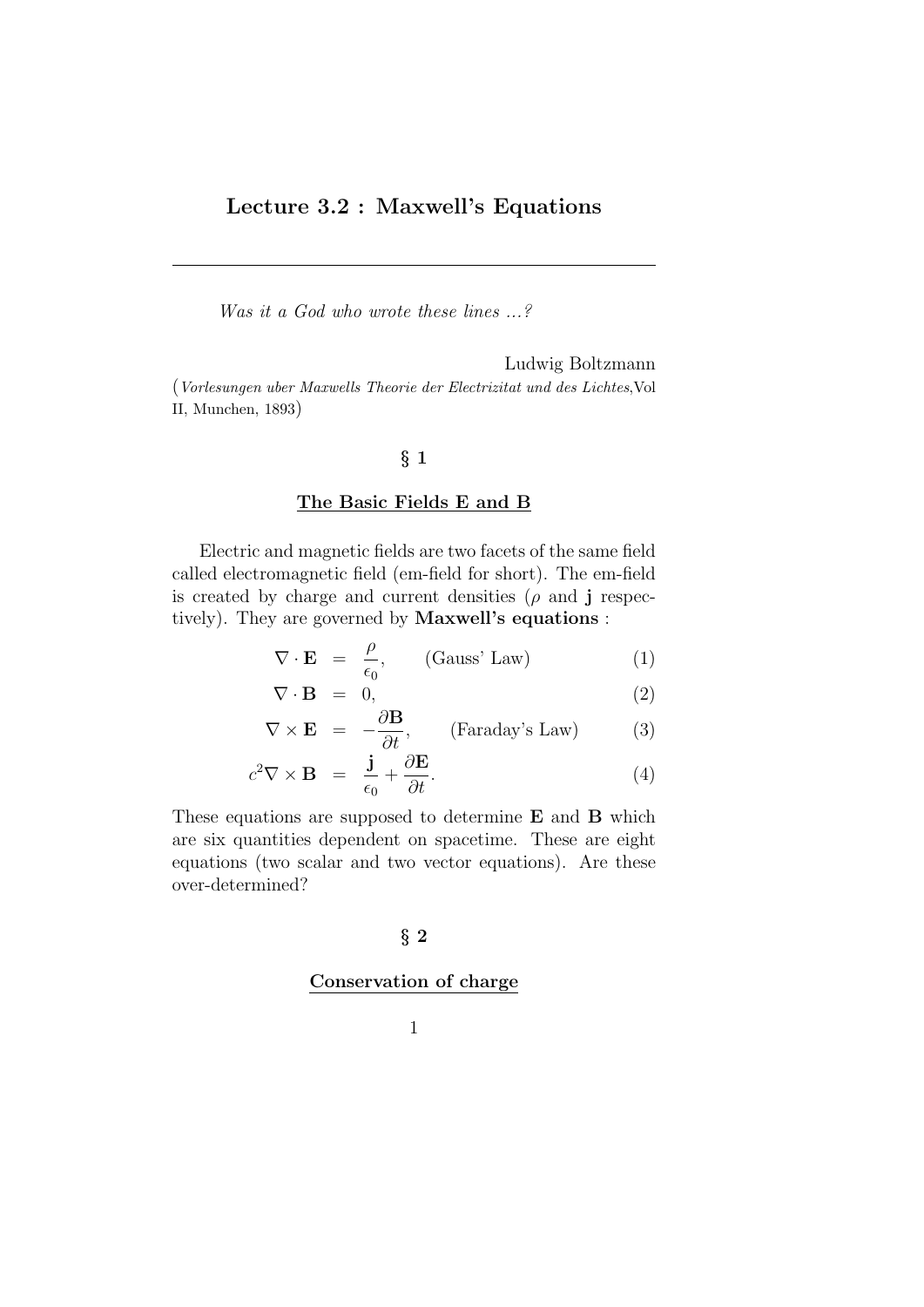Surely, the maxwell's equations do not hold for any arbitrary independent values of  $\rho$  and j. Taking the dot product with  $\nabla$  in the last of the Maxwell equations the left hand side is zero because  $\nabla \cdot (\nabla \times ($ any vector) = 0 and the right hand side is

$$
\frac{1}{\epsilon_0} \nabla \cdot \mathbf{j} + \frac{\partial}{\partial t} (\nabla \cdot \mathbf{E})
$$

If we substitute from the first of the equations we get the continuity equation

$$
\frac{\partial \rho}{\partial t} + \nabla \cdot \mathbf{j} = 0 \tag{5}
$$

which simply tells us that in a volume  $V$  with its surface  $S$ the depletion of charge per unit tine is accounted for by flow of charge from the surface :

$$
\int_{S} \mathbf{j} \cdot \hat{\mathbf{n}} da = \int_{V} \nabla \cdot \mathbf{j} dv = -\frac{\partial}{\partial t} \int_{V} \rho dv
$$

## § 3

#### Poincare Lemmas

We know that  $A$  is any vector field then

$$
\nabla \cdot (\nabla \times \mathbf{A}) = 0.
$$

What is intersting is that, the converse is also true, at least in a 'small region'. If we find that for some vector field B

$$
\nabla.\mathbf{B}=0
$$

then **B** must be of the form  $\nabla \times \mathbf{A}$  in a neighborhood.

Similarly, we know that  $\nabla \times (\nabla \psi)$  is always zero. The Poincare lemma for this case says that if for some vector field

$$
2 \\
$$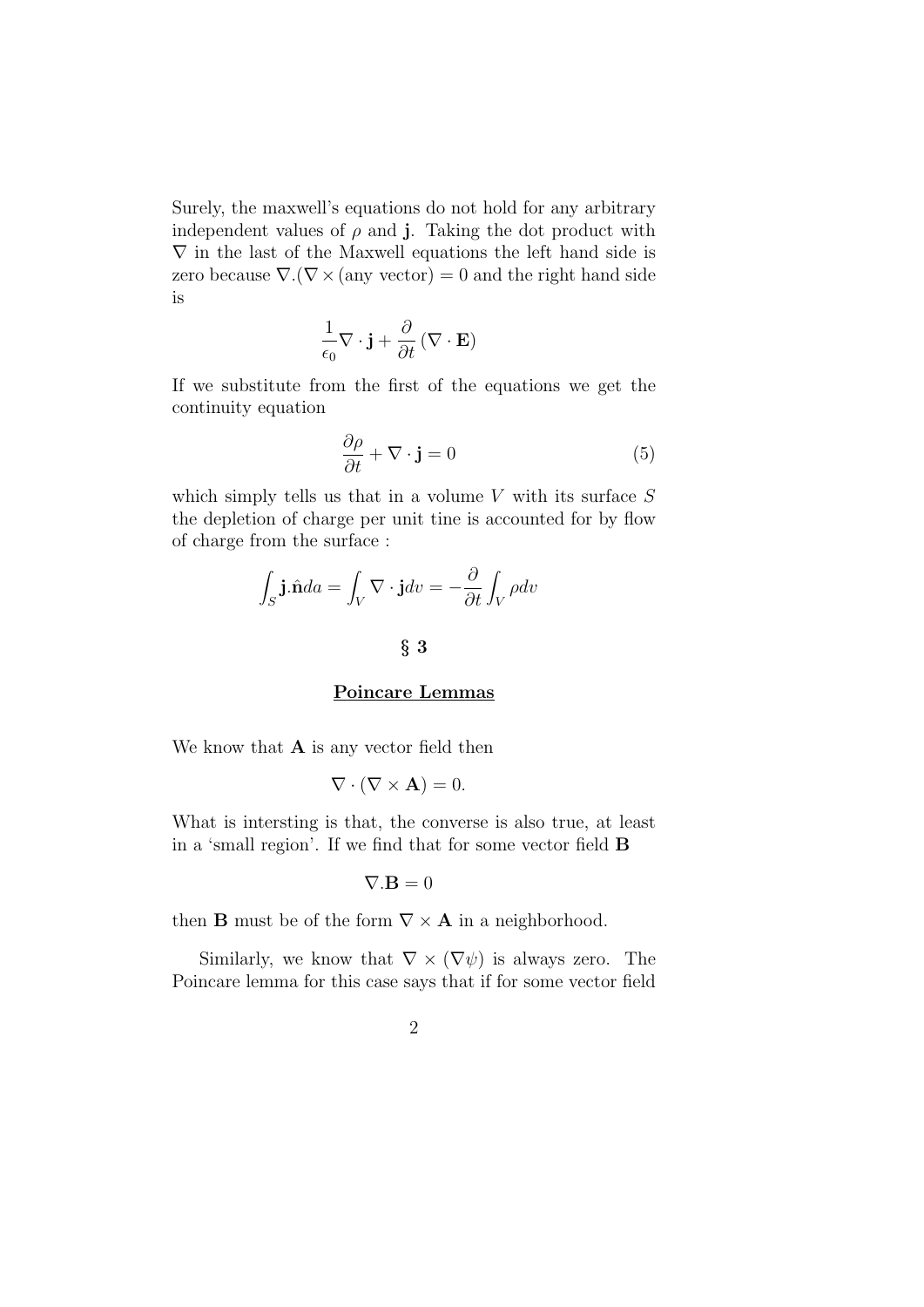C it is true that  $\nabla \times \mathbf{C} = 0$  then in a small region there exists a scalar function  $\phi$  such that we can express  $\mathbf{C} = \nabla \phi$ .

These lemmas are very useful. The 'small region' or neighborhood is very often the whole space in simple cases which we deal with. The exceptions will be discussed separately.

## $§$  4

## Potentials

Two of the Maxwell equations do not involve any charge or current. They are

$$
\nabla \cdot \mathbf{B} = 0, \text{ and } \nabla \times \mathbf{E} = -\frac{\partial \mathbf{B}}{\partial t}
$$

Using the Poincare lemmas we can first write

$$
\mathbf{B} = \nabla \times \mathbf{A}.
$$

This vector field is called vector potential or sometimes *magnetic* vector potential. Once  $\bf{B}$  is so determined, we can put it in the Faraday's law

$$
\nabla \times \left( \mathbf{E} + \frac{\partial \mathbf{A}}{\partial t} \right) = 0 \tag{6}
$$

where the Poincare lemma can be used again and we write

$$
\mathbf{E} + \frac{\partial \mathbf{A}}{\partial t} = -\nabla \phi.
$$

The field  $\phi$  is called the **scalar potential**. The negative sign is traditional and has the same origin as the mechanical equation 'force = - gradient of potential'.

3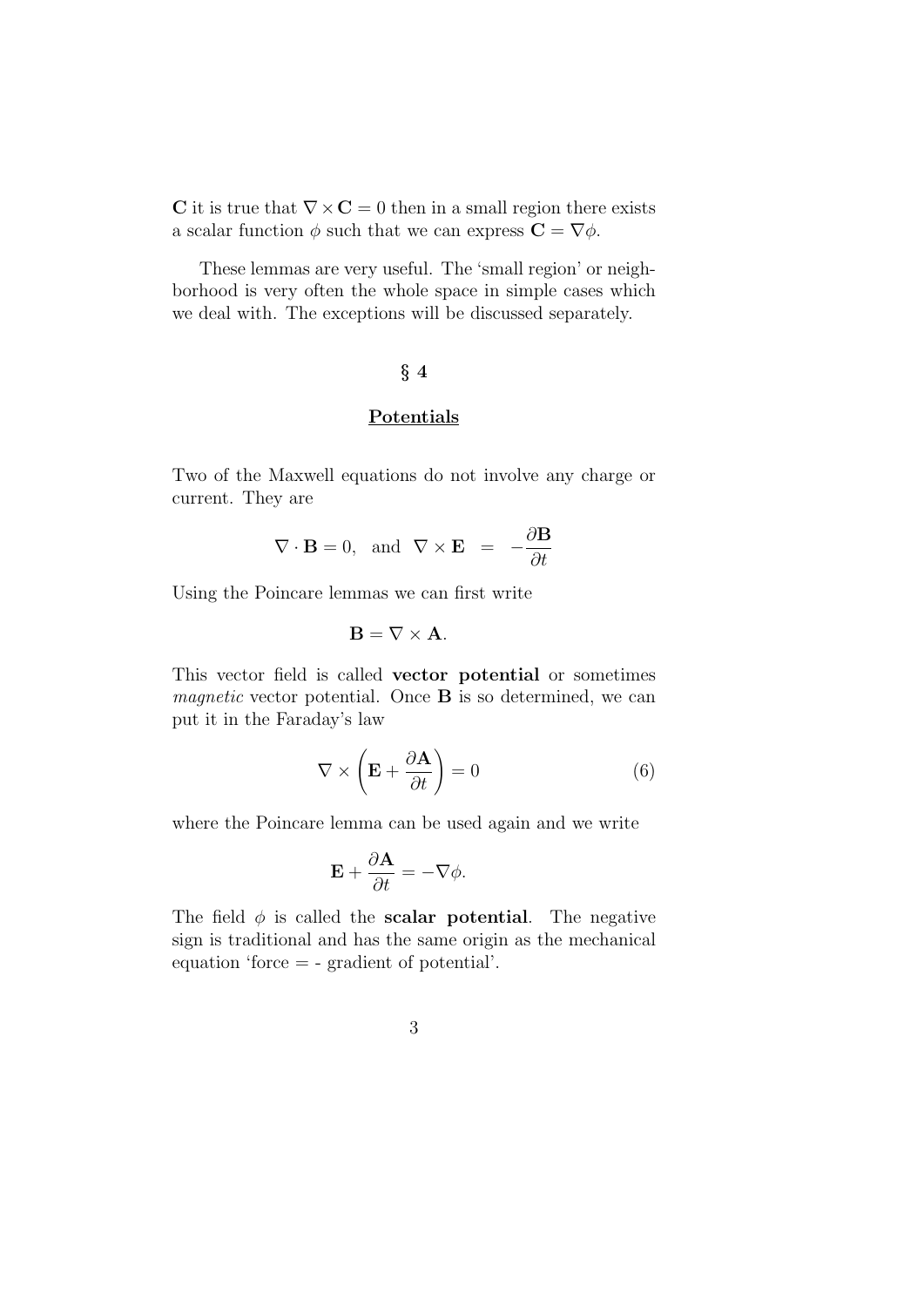#### Gauge freedom

Electromagnetic fields do not determine the potentials completely. If magnetic induction B is given to us then vector potential **A** and  $A' \equiv A + \nabla \Psi$  give the same field **B** because  $\nabla \times \nabla \Psi = 0$ . The electric field is

$$
\mathbf{E} = -\nabla \phi - \frac{\partial \mathbf{A}}{\partial t} = -\nabla \phi - \frac{\partial \mathbf{A}'}{\partial t} + \frac{\partial}{\partial t} \nabla \Psi
$$

therfore if we choose a new scalar potential  $\phi' = \phi - \partial \Psi / \partial t$ then even the electric field does not change :

$$
\mathbf{E} = -\nabla \phi' - \frac{\partial \mathbf{A}'}{\partial t}
$$

The transformation

$$
\mathbf{A} \to \mathbf{A} + \nabla \Psi, \qquad \phi \to \phi - \partial \Psi / \partial t
$$

is called a **gauge transformation** and the scalar function  $\Psi$ which governs the gauge transformation as the **gauge func**tion.

#### § 6

#### Gauge Fixing

It is simpler to work with potentials rather than em-fields E and B because in place of the two vector fields we can deal with only one vector field **A** and one scalar field  $\phi$ . Moreover, we can forget about two of the Maxwell equations because they are automatically satisfied.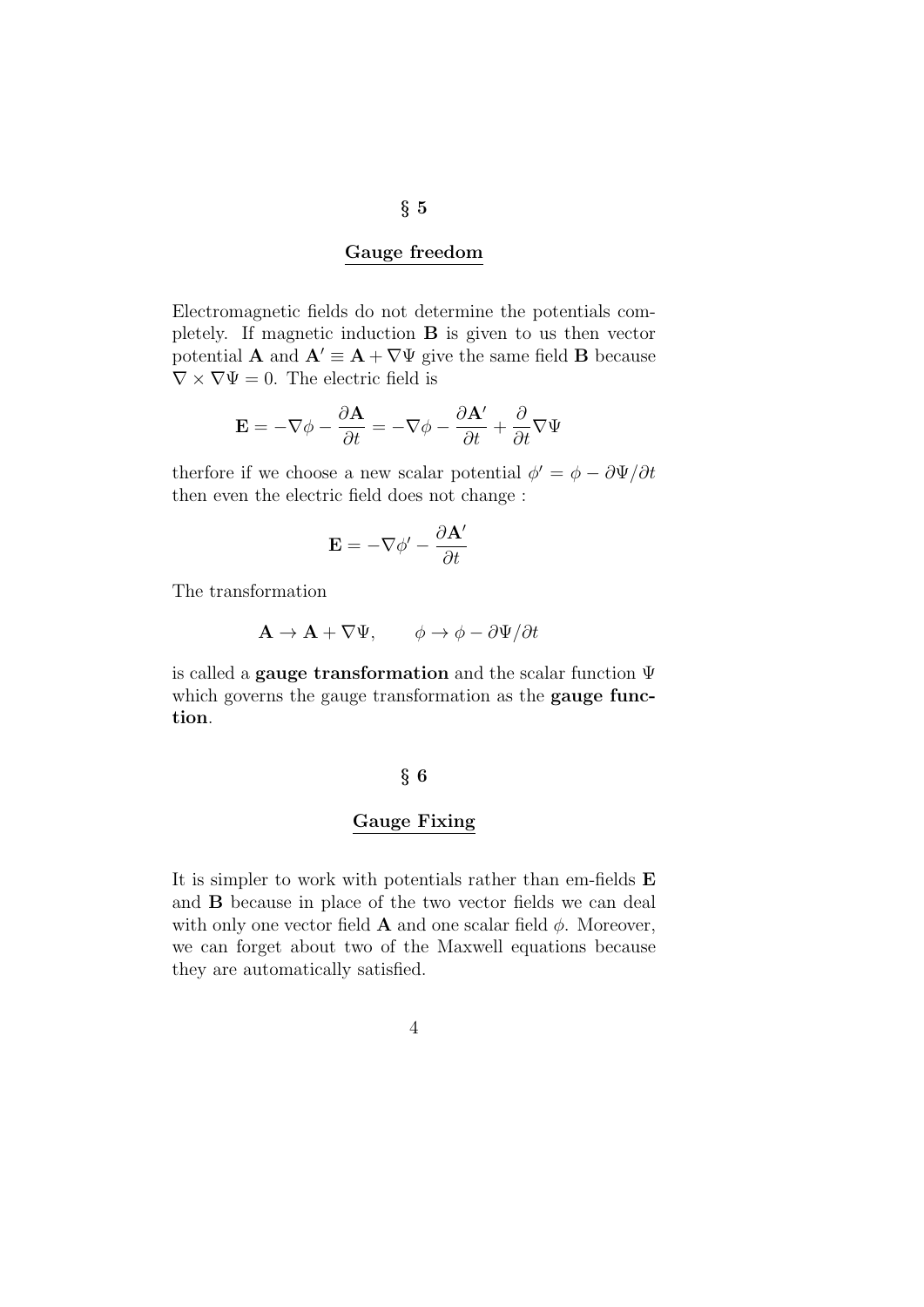In terms of the potentials, the remaining Maxwell equations look like

$$
\nabla^2 \phi + \frac{\partial}{\partial t} \nabla \cdot \mathbf{A} = -\frac{\rho}{\epsilon_0}
$$
  

$$
c^2 \nabla (\nabla \cdot \mathbf{A}) - c^2 \nabla^2 \mathbf{A} = \frac{\mathbf{j}}{\epsilon_0} - \nabla \left( \frac{\partial \phi}{\partial t} \right) - \frac{\partial^2 \mathbf{A}}{\partial t^2}
$$

which can be rearranged as

$$
\nabla^2 \phi = -\frac{\rho}{\epsilon_0} - \frac{\partial}{\partial t} \nabla \cdot \mathbf{A},\tag{7}
$$

$$
\left(\nabla^2 - \frac{1}{c^2} \frac{\partial^2}{\partial t^2}\right) \mathbf{A} = -\frac{\mathbf{j}}{\epsilon_0 c^2} + \nabla \left(\nabla \cdot \mathbf{A} + \frac{1}{c^2} \frac{\partial \phi}{\partial t}\right). (8)
$$

The non-uniqueness of potentials is not a big problem. We can restrict the freedom in the choice of potentials by imposing restrictions of our own on the potentials. Such restrictions may 'fix' the potentials wholly or partly. We can also choose the condition on potentials conveniently to simplify our equations.

Out of the infinitely many ways of gauge fixing there are two popular choices.

1. We impose

$$
\nabla \cdot \mathbf{A} + \frac{1}{c^2} \frac{\partial \phi}{\partial t} = 0.
$$
 (9)

This choice is called the Lorentz gauge and the Maxwell equations become

$$
\left(\nabla^2 - \frac{1}{c^2} \frac{\partial^2}{\partial t^2}\right) \phi = -\frac{\rho}{\epsilon_0},\tag{10}
$$

$$
\left(\nabla^2 - \frac{1}{c^2} \frac{\partial^2}{\partial t^2}\right) \mathbf{A} = -\frac{\mathbf{j}}{\epsilon_0 c^2}.
$$
 (11)

$$
5\:
$$